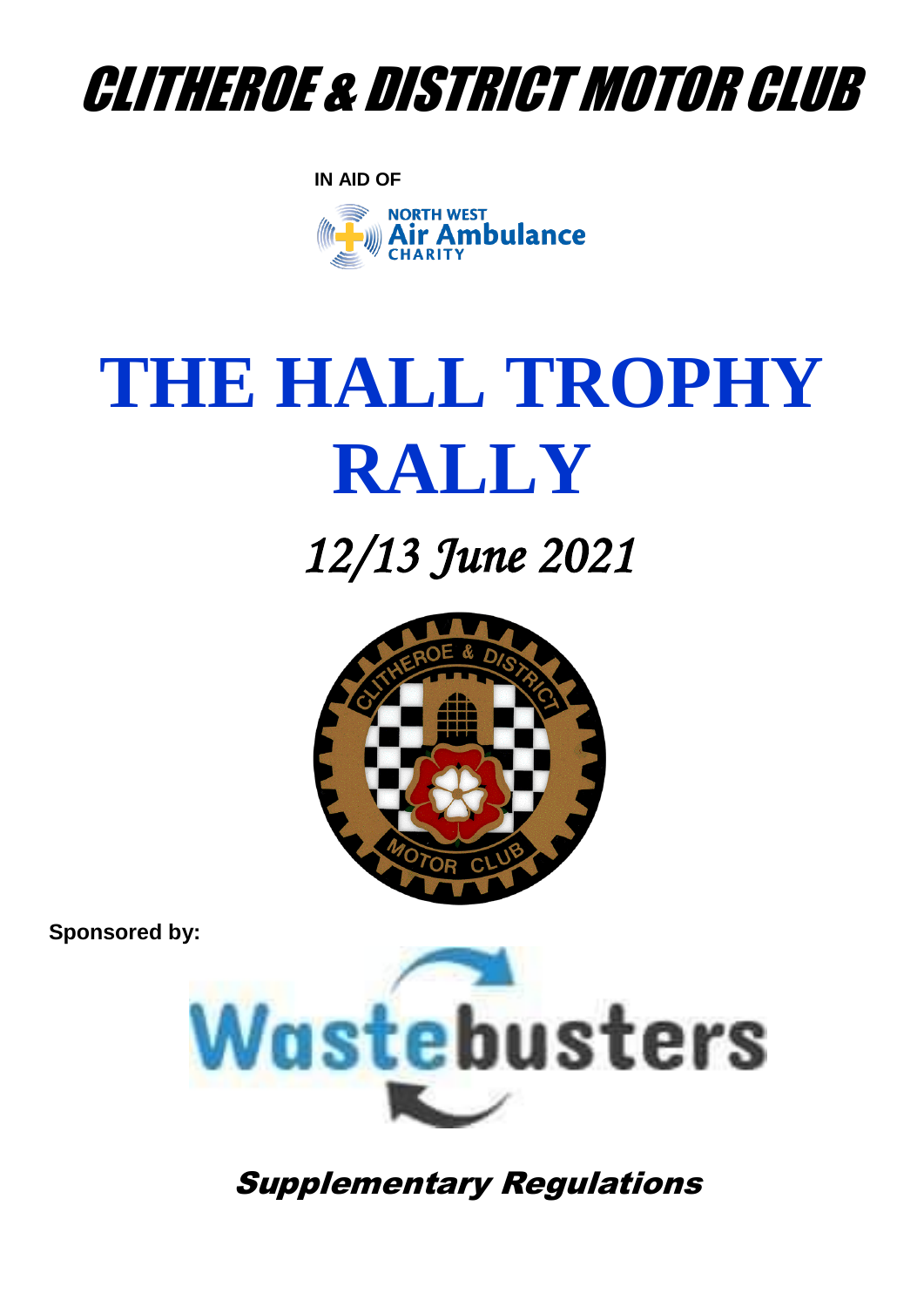### **The Hall Trophy Rally 2021 - Foreword**

Welcome to the return of the Hall Trophy Road Rally. Having spotted a gap in the road rally calendar, the team that brings you the Clitheronian Rally thought it would be a good idea to give you a short, no nonsense half-nighter to get us back out into the lanes again now that Covid restrictions are being lifted.

The event is being run under an Interclub Road Rally permit, with straightforward navigation in the form of a pre-printed map book containing the route and all controls and code boards, which will be presented to the competitors at the first control. This is introduced as a safety measure to limit the amount of time crews will be in each other's proximity, reducing the risk of Covid transmission. As ever, we aim to provide you with some no-nonsense rallying on great roads. Although you won't need them, the route uses maps 97, 98, 102 and 103 over approximately 80 miles of classic, 100% tarmac roads that will be familiar to many competitors, but still challenging nonetheless.

The club has again chosen to support the North West Air Ambulance Charity through the running of the event. £5 from every entry will be donated directly to the charity with the opportunity to add to this amount on the entry form. There will also be a collection at signing on; please give generously either way. We're sure you will all agree that this is a cause worthy of our support and one that we all hope we will never need to use.

We look forward to presenting all classes of competitor with a great night's motor sport. Enjoy!

We would like to thank John Gribbins of Wastebusters for his valued support.

We wish all competitors and marshals an enjoyable and safe nights motor sport.

Paul Buckel – Clerk of Course

## **This is not a spectator event - NO information will be give to spectators**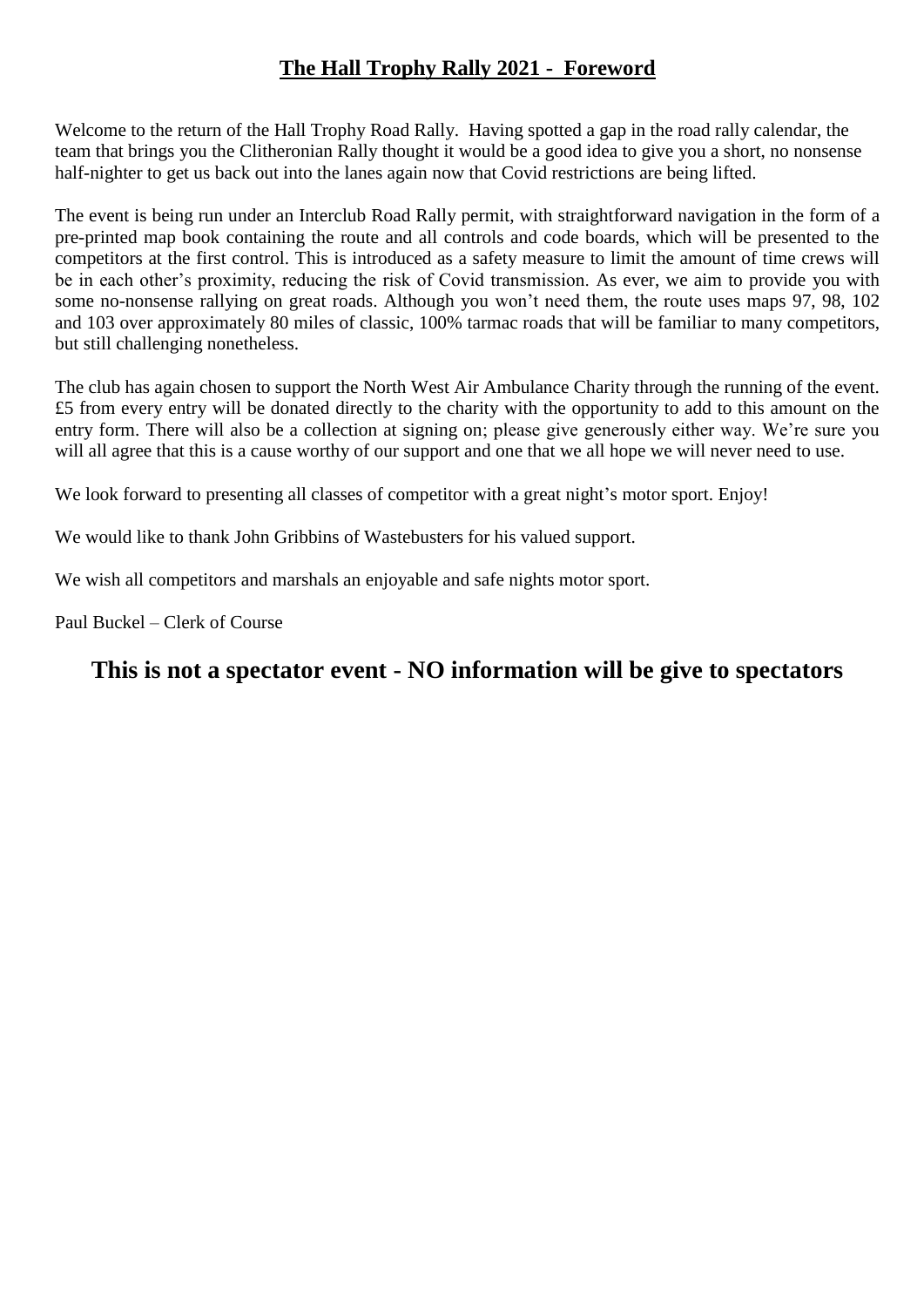## **The Hall Trophy Rally 2021**

### **Acknowledgements**

The organisers would like to thank the following for their support, without which the event would be difficult, if not impossible to run:-

- John Gribbins and Wastebusters (main sponsor)
- Pierce CA Limited (admin support) [www.pierce.co.uk](http://www.pierce.co.uk/)
- Gazzard Accounts (Supporter of the SD34 Motorsport Group)
- Marshals & Officials
- Motor Sport UK Authorisation, in particular Simon Fowler
- Lancashire, and Yorkshire Constabularies
- RLO's for Lancashire, and Yorkshire
- A I Harrison (start venue)
- All residents along route
- And you the Competitors

## WASTEBUSTERS

## RELIABLE WASTE DISPOSAL

Need to Clear your Home or Office from General Waste?

We cover Blackburn, Accrington, Burnley, Colne, Nelson and surrounding areas.

Our experienced team wants to hear from you

We will take care of all the messy work so you don't have to

## [07528 896869](https://www.google.co.uk/search?q=wastebusters+blackburn&sxsrf=ALeKk02yxRSPzOnOw6_EJLKpscGpB4IdZw%3A1616346958344&source=hp&ei=Tn9XYL6zEp3QgweFy6fIDA&iflsig=AINFCbYAAAAAYFeNXtlzgTgdzknpgNWFDvQWplqtcIZL&gs_ssp=eJzj4tVP1zc0TDMwSSlKz6syYLRSNagwsTBPskw1S0xKTkpNtDQ0tjKoMEpMSzM1sDBPNTY1sDQ0NPQSK08sLklNKgUSRcUKSTmJydlJpUV5AIUEGGg&oq=wASTEBUSTERS&gs_lcp=Cgdnd3Mtd2l6EAEYATICCAAyCAguEMcBEK8BMgIIADIICC4QxwEQrwEyAggAMggILhDHARCvATIICC4QxwEQrwEyCAguEMcBEK8BMggILhDHARCvATICCAA6BAgjECc6CAgAELEDEIMBOg4ILhCxAxCDARDHARCjAjoICC4QsQMQgwE6BQgAELEDOgsILhCxAxDHARCjAjoFCC4QsQM6AgguOggIABCxAxDJAzoFCAAQkgM6BAgAEAo6BAguEApQvA1YhD1gilJoAHAAeACAAWyIAeAIkgEDNy41mAEAoAEBqgEHZ3dzLXdpeg&sclient=gws-wiz)

## <https://wastebustersblackburn.co.uk/>

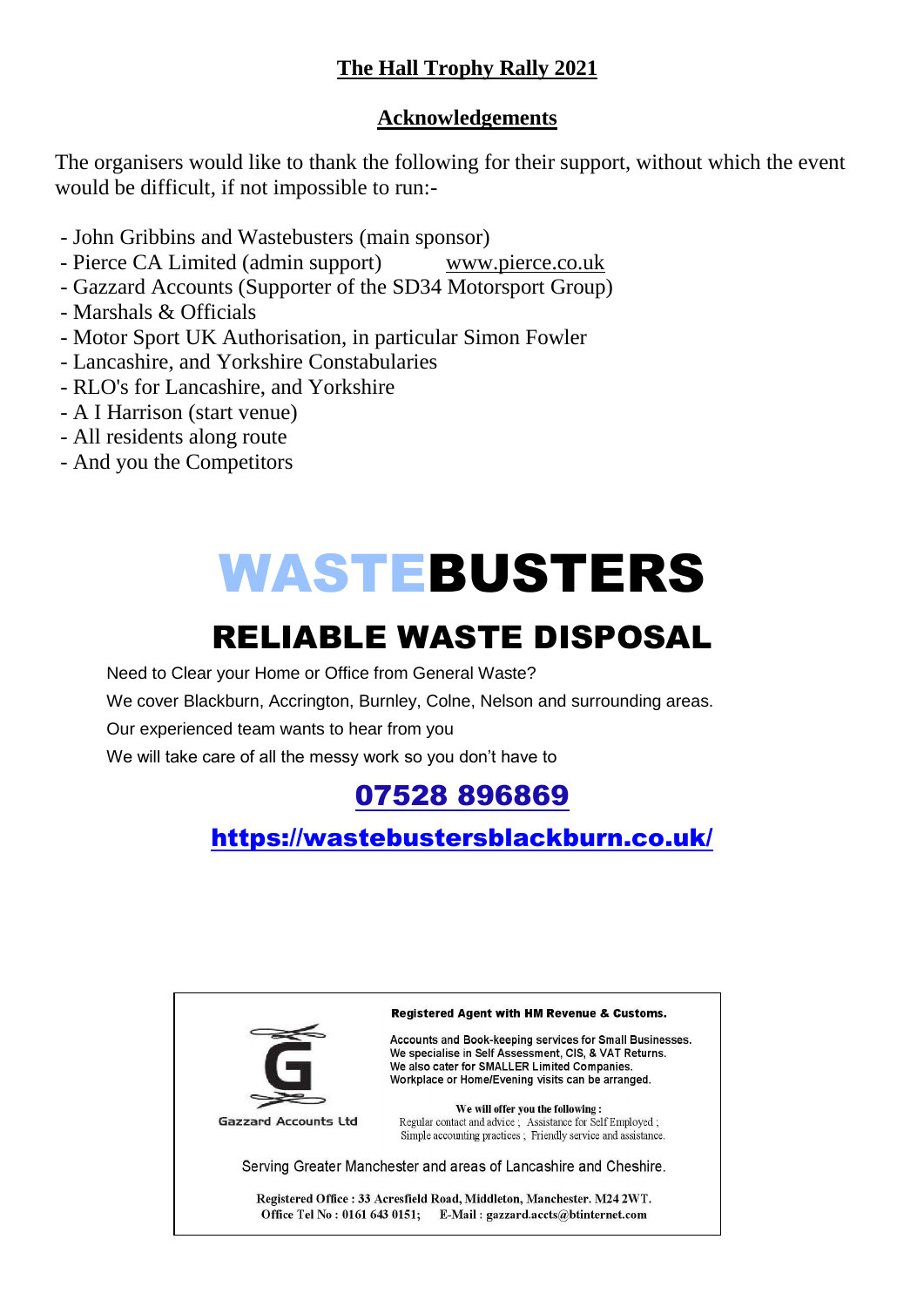



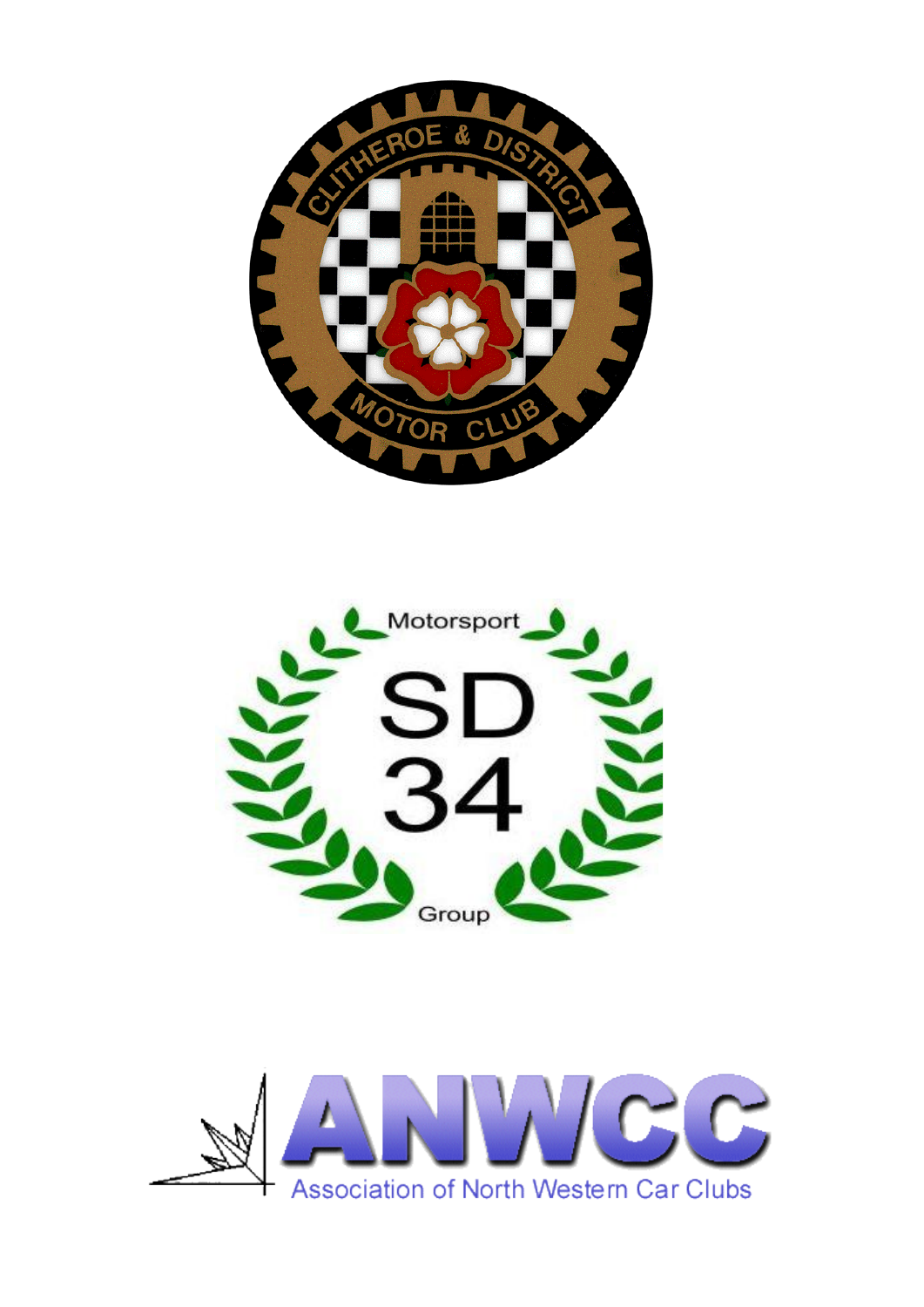#### **SUPPLEMENTARY REGULATIONS**

## **COVID 19**

**All drivers will be asked to sign and return a self-declaration with the final instructions, this will replace the usual signing on procedures. As part of this declaration you will be asked to state if you have been tested or suspected of having COVID-19. By signing the declaration, you are stating that you are fit and well and not posing a risk to other drivers or officials on the event. Considering the current pandemic, we will remain at the mercy of the latest health messages at that time. Social distancing needs to be observed at all times on the event and it is a requirement of the entry that all people attending have their own hand sanitiser with them during the event. Facemasks are to be worn when it is not possible to social distance and all crews should wear a face covering while in the competing car, unless they are of the same household.** 

**By arriving at the start of this event you are accepting the following statement:**

**I am not currently experiencing any symptoms of COVID-19 and have not been in contact with anyone showing symptoms within the last 14 days, except as a healthcare professional. If after submitting an entry I do come into contact (except as a healthcare professional) with someone with COVID-19 or if I start to exhibit any of the signs indicating that I may be infected I will immediately withdraw from the event, notify Motorsport UK, the event organisers and ensure that my close contacts also do not attend. Should I become ill at or start to exhibit COVID-19 symptoms at the event I shall withdraw safely and notify the COVID-19 Officer by telephone / SMS accordingly including identification of those others who I have come into contact with at the Event.**

**The above procedures may be subject to change depending on the COVID 19 restrictions and guidelines closer to the time of the event. This will be clarified in the final instructions.**

#### **1 Announcement**

Clitheroe & District Motor Club will organise an RS Interclub Road Rally on Saturday/Sunday 12/13 June 2021, starting at A I Harrison MOT Centre, Bentham and finishing at Caton, Lancaster.

#### **2 Jurisdiction**

The meeting will be held under the General Regulations of the Motorsport UK (MSUK) (incorporating the provisions of the International Sporting Code of the FIA) these Supplementary Regulations and any written instructions that the organising club may issue for the event.

These Supplementary Regulations are to be read in conjunction with the General Regulations of MSUK (MSUK Blue Book).

#### **3 Authorisation**

MSUK Permit has been issued as follows:

RS Interclub, Rally – Road Timed : permit no. 120601

Authorisation of a motoring event to take place on the public highway will be displayed on the official notice board at the start of the event.

#### **4 Eligibility**

The event is open to all fully elected members of Clitheroe & District Motor Club and Member Clubs of ANCC; ANWCC, ANEMMC, EMAMC and SD34 MSG.

All drivers and navigators must be fully paid up members of Clubs affiliated to an association as noted above and must hold a valid MSUK Competitions Licence.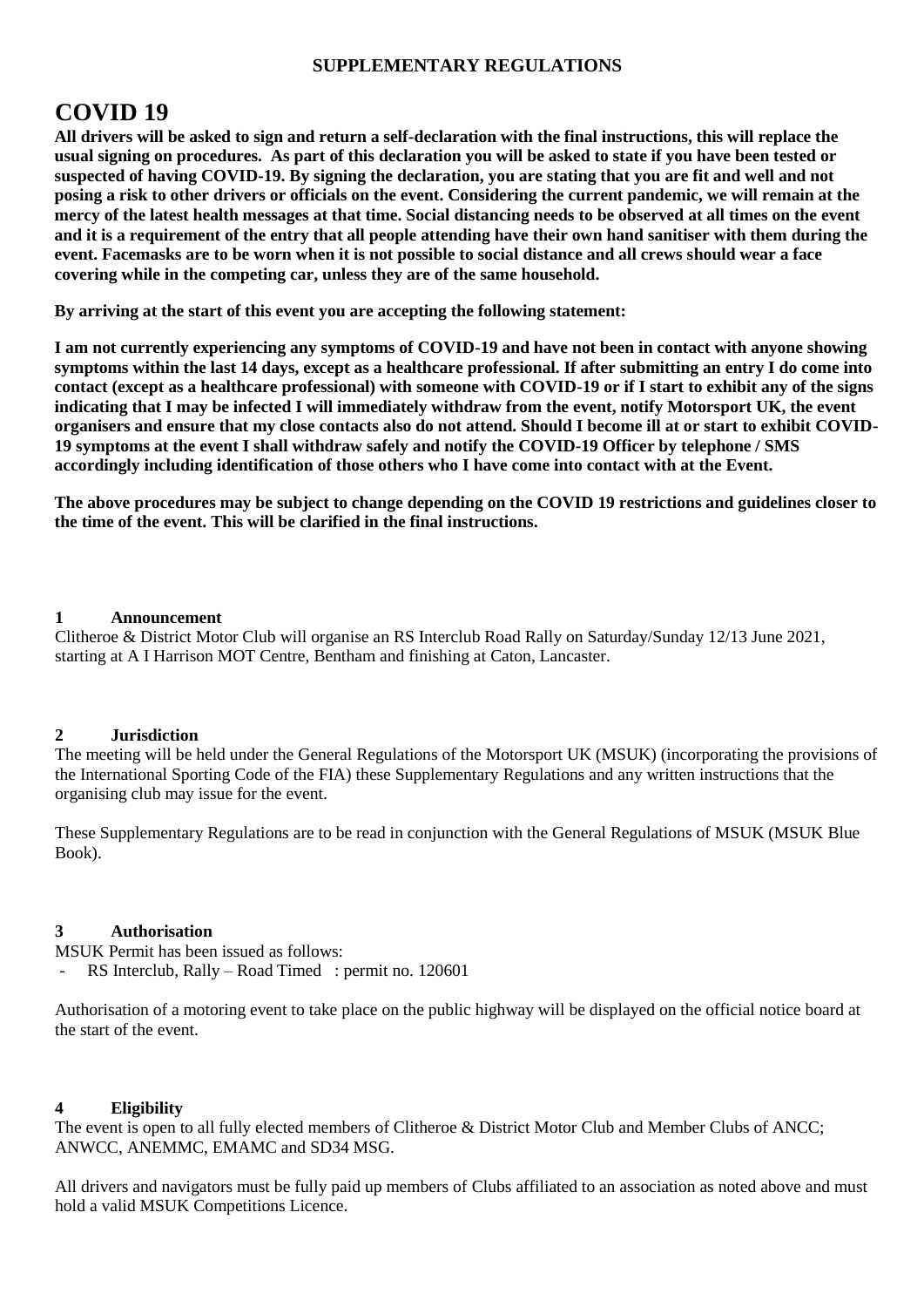#### **5 Championships**

The event is a round of the following Championships:

SD34MSG Road Rally and Interclub League and Individual Championships,

#### **6 Programme**

Mechanical and Environmental Scrutineering opens at 23:15 and closes at 00:35. More details will be provided in the final instructions. There will be no signing on. Competitors will be handed their information packs at MTC 0, at which time they will be asked to sign the RTA insurance declaration. There will be no drivers briefing. All necessary information will be provided with the final instructions. Any queries arising can be emailed to the Clerk of Course. Car 0 will leave MTC 0 at 23:15. Car 0 will leave MTC 1 at 23:45.

#### 7 **Route**

The route will comprise of approximately a total of 80 miles with NO petrol halt. Cars will start at 1 minute intervals. The route has been defined using the Ordnance Survey 1:50,000 Landranger series. The route traverses the following maps, but it will not be necessary to bring them to complete the event. **The entire route and all controls will be provided by way of a pre-printed, full colour road book presented at MTC 0.**

- Number 97 edition Mar 2017 (revised Mar 2017)
- Number 98 edition Dec 2016 (revised Dec 2016)
- Number 102 edition Feb 2016 (revised Apr 2021)
- Number 103 edition Feb 2016

Entrants will be supplied with time cards for their own use. Times will not be recorded on the competitors' time cards by the marshals to minimise Covid transmission. Separate code board sheets will be provided for the competitors to record code board numbers which are to be presented to the marshal at the finish (MTC 19). NAM diagrams will also be provided. All of the above, together with route information will be provided at MTC 0 consistent with R9.1. These documents will provide all the information necessary to enable competitors to comply with R14.

All organiser mileages and times will be deemed correct and not subject to protest.

The final instructions and any notice displayed at the start or en-route bearing an official's signature will have the same authority as these SR's. Should controversy arise over a section, the organisers reserve the right of Force Majeure, etc to cancel the section should it be deemed fairer to do so.

#### **8 Classes**

The event will consist of four classes as follows:

#### MASTER

Any crew in which either member has won at least one RS Interclub or National B road or navigational rally

#### EXPERT

Any crew in which either member who has achieved three or more top ten finishes in RS Interclub or National B road or navigational rallies

#### SEMI-EXPERT

Competitors not eligible for Master, Expert or Novice Class

#### **NOVICE**

Crews in which no member has won any award other than team, marque or finishers in a rally run under MSUK Regulations.

Classes will be run in the above order and will be seeded in accordance with information supplied with the entry.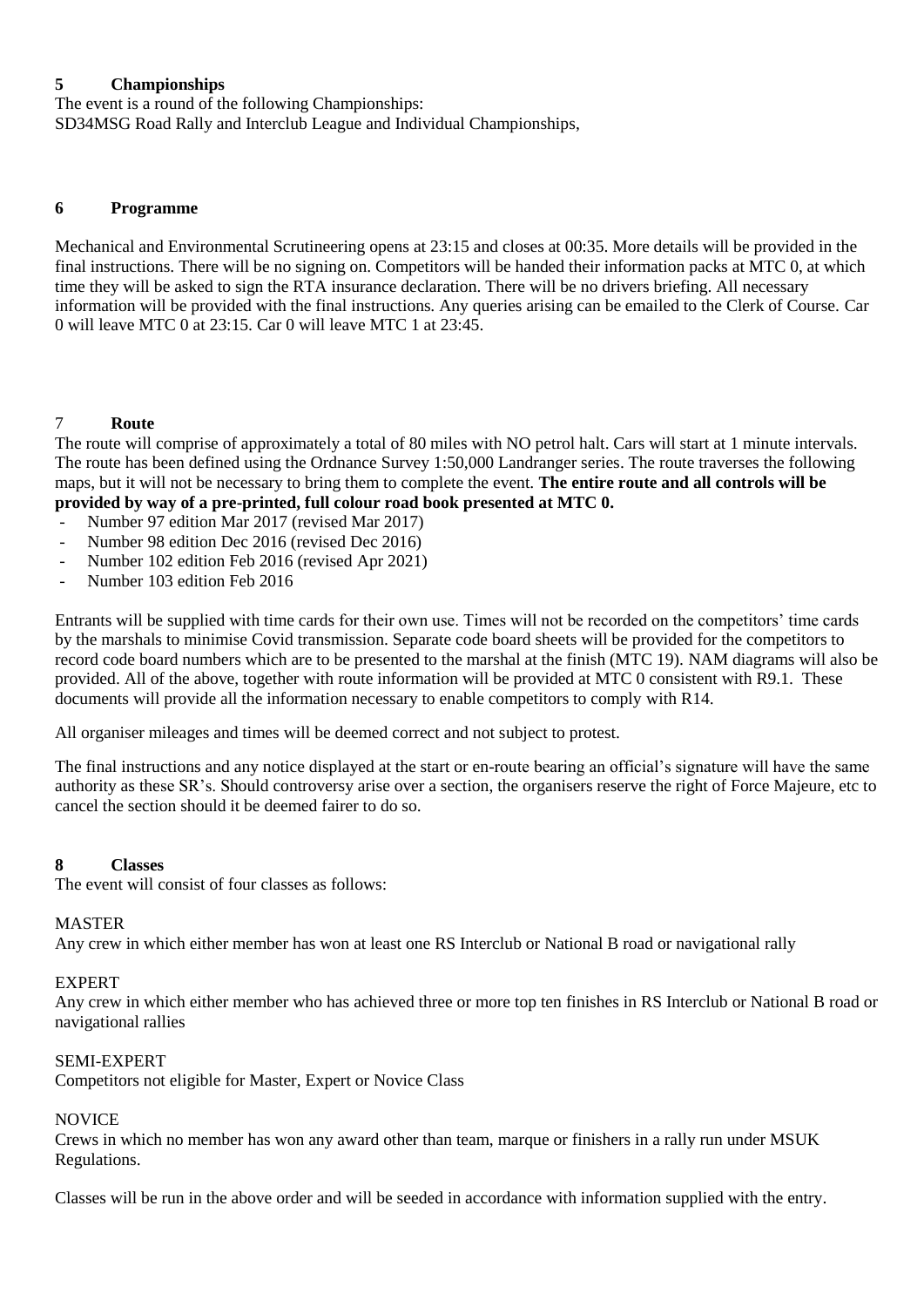#### **9 Technical Regulations**

All vehicles must comply with the current MSUK Technical Regulations J and R18 in addition to having a valid road fund licence, MOT and the driver must have valid insurance for use on the public highway.

Additionally, all competitors should comply with the following:

- (i) Red reflective warning triangles MUST be carried.
- (ii) Maximum noise levels as per R18.3.3. The specific method of noise test, be it the 0.5m or 2.0m test, will be determined by the environmental scrutineer at the start of testing dependent upon the location and prevailing conditions and will be the same for all competitors.
- (iii) All seats must be securely mounted, with front seats having an effective lock mechanism to prevent them from tipping forward and with backrest movement securely restrained. Spare wheels, tools, batteries, etc must be securely restrained.
- (iv) Competitors are strongly recommended to carry a first aid kit.
- (v) Tyres must comply with Construction & Use Regulations and MUST have a MINIMUM of 1.6mm tread depth.
- (vi) No external navigation/marshal lights.
- (vii) Reversing lights must comply with Road Traffic Acts.
- (viii) Adverts on vehicles limited to event sponsors decals and rally plates as supplied by the organisers.

#### **9 Technical Regulations (continued)**

- (ix) Intercoms and radio transmitters (CB etc) are not allowed. Mobile phones may be carried, but only used in an emergency and in compliance with the relevant RTA (GR R7.2.3)
- (x) Spare fuel may only be carried in competing vehicles if carried in an appropriate container (1 in number only) and if securely fastened
- (xi) Bodywork shall comply with GR R18
- (xii) All competitors are requested to carry a spill kit.
- (xiii) An SOS/OK board must be carried.

All other General Regulations of MSUK apply as written EXCEPT:

GR H35.1.4 is amended by ASR 8.

GR R11 - Controls will open 20 minutes before first car is due and close 30 minutes after last car is due, except where a longer period is specified on the Road Book/Route Card. **MTC at Finish will have 45 Minutes maximum lateness**.

#### **10 Identification**

Competitors will be identified by self-adhesive rally plates to be affixed to the rear of the car and on the outside of the rear near side window. These will be provided by the organisers.

#### **11 Awards**

Due to Covid restrictions, there is no finish venue as such and there will be no awards presentation at the finish.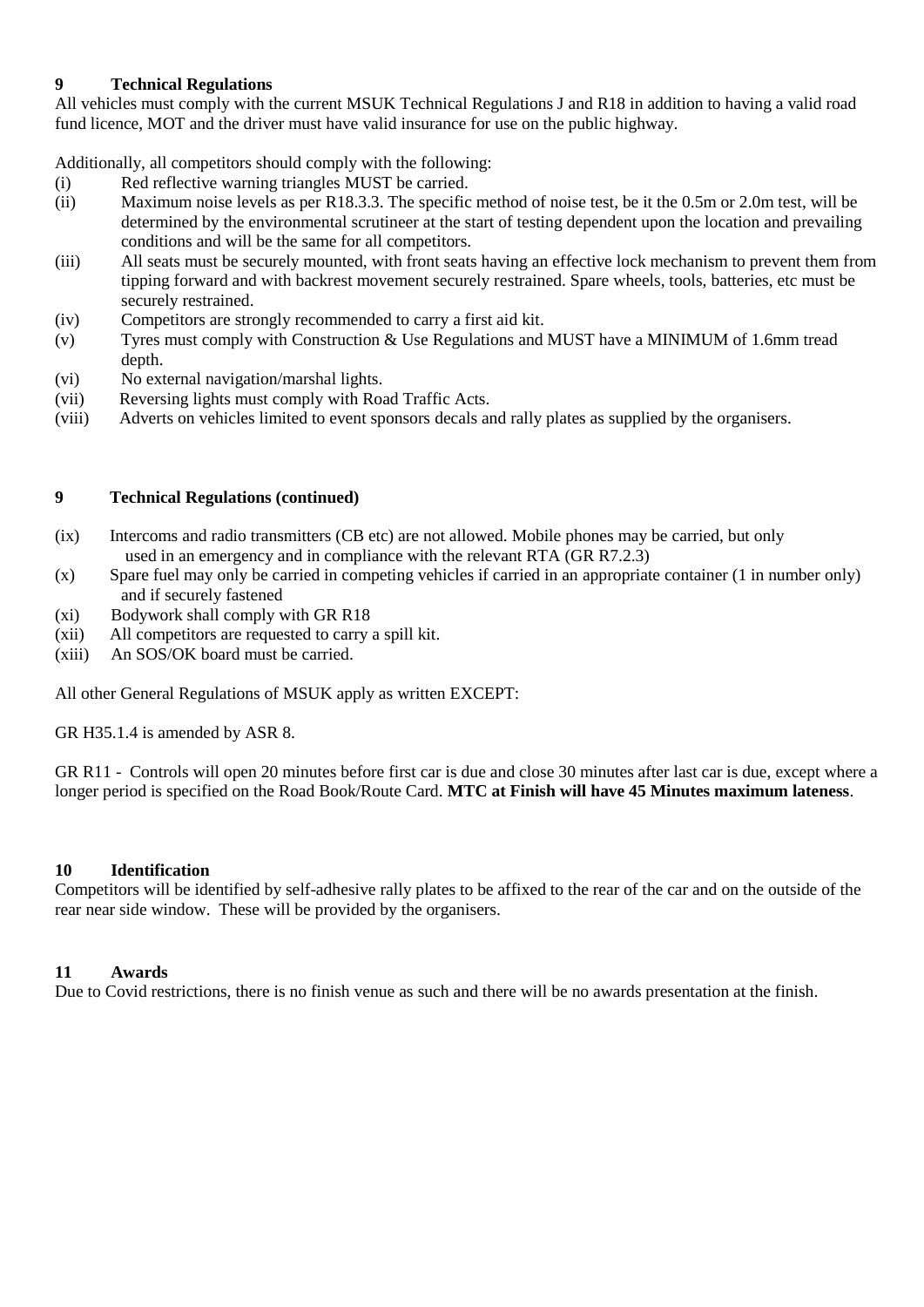#### **12 Entries**

The entry list opens at 6:00pm on Saturday 8 May 2021 and closes finally on 7 June 2021. (Late entries may be accepted subject to space) The entry fee is **£65.00**.

Entries may only be submitted online at <https://www.rallies.info/webentry/2021/halltrophy> however entries will not be accepted until full payment of the entry fee is received. Links to online entries can also be found at [www.clitheroedmc.co.uk.](http://www.clitheroedmc.co.uk/)

Payment may be made bank transfer or cheque. Please make all cheques payable to "Clitheroe and District Motor Club" and send to the club treasurer:

CDMC Club Treasurer c/o 26 Cornwall Road Rishton Blackburn Lancashire BB1 4DB

#### **Due to Covid restrictions, payments will not be accepted at the event. Any entries not fully paid prior to the event will not be accepted and their entry replaced by a fully paid reserve entry.**

The maximum entry for the meeting is 50. Entries will be selected in order of acceptance.

The minimum is 20 entries. The minimum for each class is 5.

Should the above minimum figures not be reached, the organisers reserve the right to either cancel the meeting or amalgamate classes as necessary. If the minimum number of entries has not been reached two weeks prior to the event, the organising team reserve the right to cancel the event.

Should an entrant wish to cancel their entry, the entry fee will be refunded in full if written cancellation of entry is made by Friday 4 June 2021. Refunds in respect of entries cancelled after this date will be at the discretion of the organisers after deduction of an administration fee. (Rally accidents or illness - full refund)

#### **All documentation will be posted on the event website at** [www.clitheroedmc.co.uk](http://www.clitheroedmc.co.uk/)**. If entrants wish to receive entry acknowledgement, final instructions or results by post, please send the appropriate number of stamped, self addressed envelopes to the entries secretary.**

Final instructions will be posted on the above website by 9 June 2021. Competitors who have not been able access or received their final instructions by 10 June 2021 should contact the Entries Secretary, Katie Woodcock by telephone on 07425 879024 or by e-mail to [katiewoodcockrally@gmail.com](mailto:katiewoodcockrally@gmail.com)

The Final Instructions will include:

- a) instructions for reporting to scrutineering and
- b) further information on availability of fuel and refreshments.
- c) notification of any officials not named in these Supplementary Regulations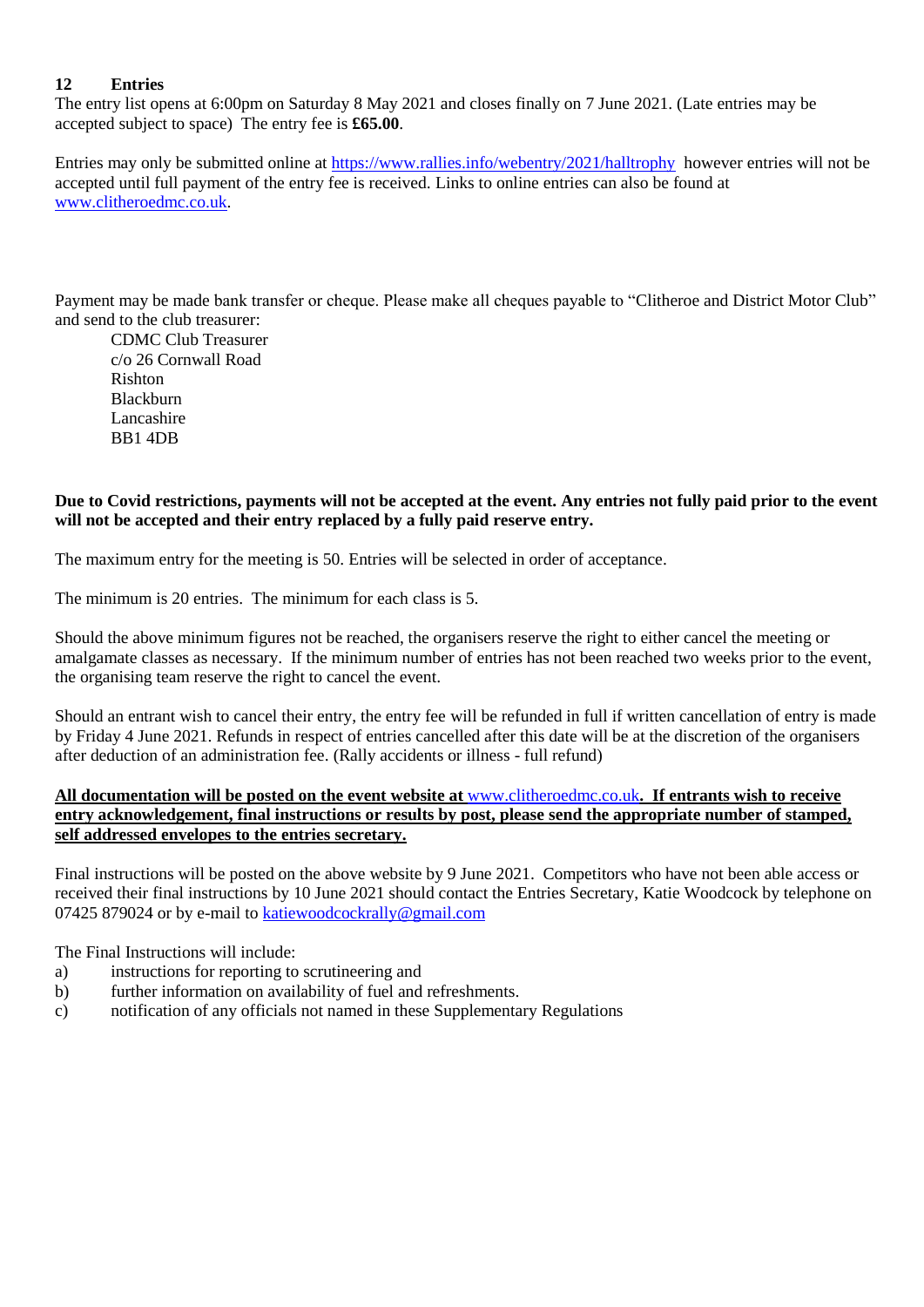#### **13 Officials**

Entries Secretary Katie Woodcock

> Phone: 07425 879024 e-mail: [katiewoodcockrally@gmail.com](mailto:katiewoodcockrally@gmail.com)

| Other officials are:<br>Club Stewards | Mark Ellison<br>Mark Quayle |                                               |
|---------------------------------------|-----------------------------|-----------------------------------------------|
| Clerk of the Course                   | Paul Buckel                 | cofc@halltrophy.co.uk<br>01254 720988         |
| Secretary of the Meeting              | <b>Steve Butler</b>         | secretary@halltrophy.co.uk<br>01254 389059    |
| Chief Marshal                         | Maurice Ellison             | chiefmarshal@halltrophy.co.uk<br>07788 723721 |
| <b>Chief Scrutineer</b>               | Chris Woodcock              | pdschris@aol.com<br>07973 830695              |
| <b>Environmental Scrutineer</b>       | Heidi Woodcock              |                                               |
| <b>Chief Timekeeper</b>               | Dave Barratt                |                                               |
| <b>Driving Standards Observers</b>    | tba                         |                                               |

#### **14 Queries**

Any queries concerning the event may be addressed to: Paul Buckel, Clerk of Course, or Steve Butler, Secretary of the event via email or telephone: Paul Buckel [cofc@halltrophy.co.uk](mailto:cofc@halltrophy.co.uk) 01254 720988 Steve Butler [secretary@halltrophy.co.uk](mailto:secretary@halltrophy.co.uk) 01254 389059

#### **15 Results**

Competitors time and code board penalties will be available live on the rallies.info website as they are processed. Results will be declared provisional no later than 3:00pm on Sunday 13 June. A specific time will be announced in the final instructions. Any queries may be submitted to the Clerk of Course by email at cofc@halltrophy.co.uk. Final results will also be posted online at [www.clitheroedmc.co.uk](http://www.clitheroedmc.co.uk/), [www.sd34msg.org.uk](http://www.sd34msg.org.uk/) and at [www.anwcc.co.uk.](http://www.anwcc.co.uk/) Any competitor wishing to receive results by post must provide a stamped self addressed envelope.

#### **16 Protests**

Any protests must be logged in accordance with GR C5.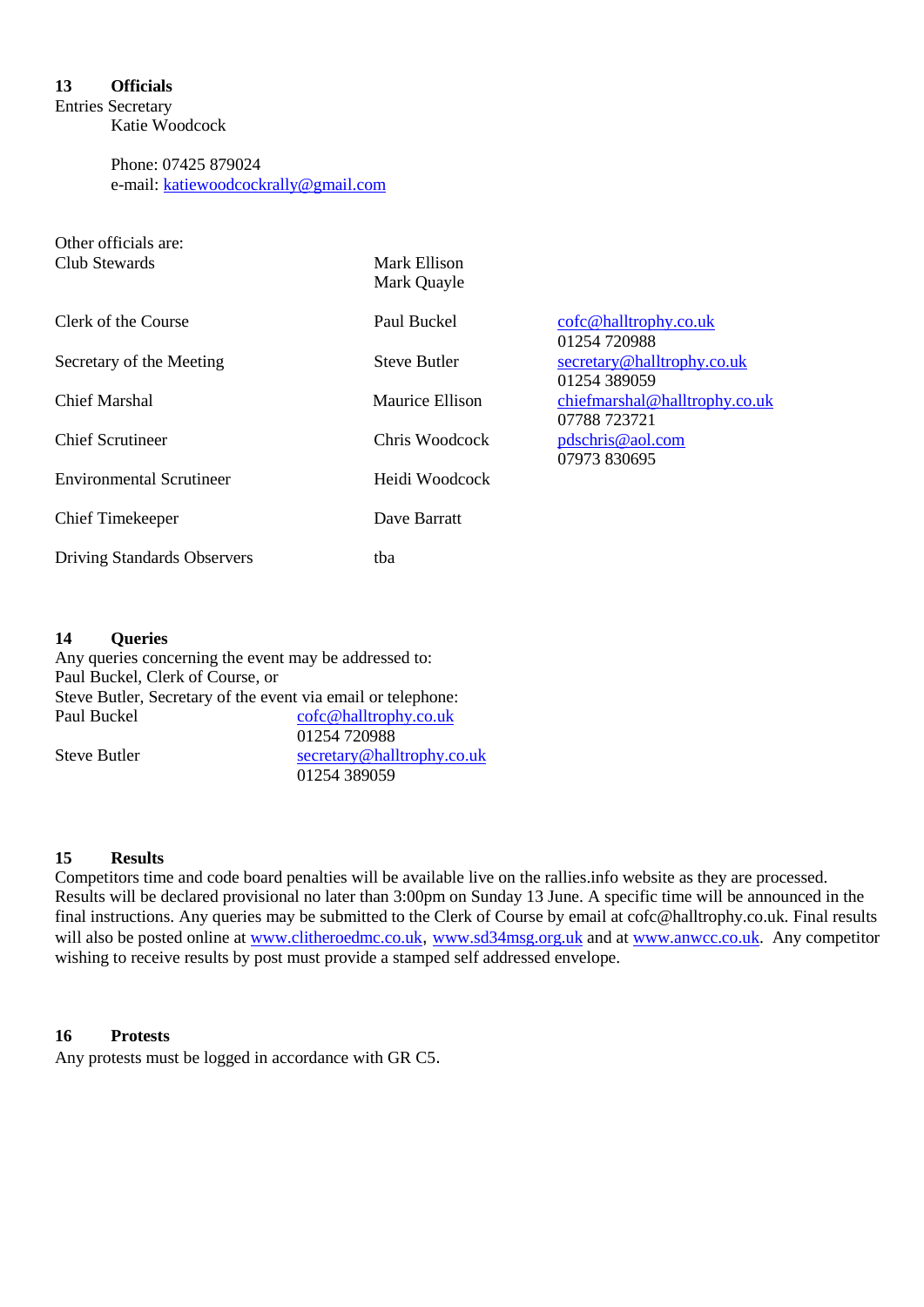#### **17 Penalties / Marking**

Marking will be as follows:

- **A Exclusion for:**
- 1. Failing to stop before entering a road protected by a Give Way or Stop sign or at a junction where a "GW" has been specified in the route instructions (GR R9.1.3).
- 2. Excessive noise, if notice of penalty given by a Judge of Fact or Environmental Scrutineer.
- 3. Proceeding with a damaged exhaust system (GR R24.10.1).
- 4. Receiving assistance contrary to GR R7.2.4 (No Service Cars).
- 5. Excessive speed or negligent driving as assessed by a Judge of Fact (GR R24.10).
- 6. Conviction for a driving offence during the event or notice of an intention to prosecute for an alleged driving offence.
- 7. Not reporting at a Specified Time Control where maximum lateness can be extended (GR R12.6.1(c)).
- 8. Not reporting to start, compulsory noise checks or finish within maximum permitted lateness.
- 9. Failure to complete and submit a damage declaration at the end of the event. (Retiring competitors should submit this form to the Secretary of the Meeting within 72 hours of the event. Failure to return this form may be penalised by a fine of up to £100) (GR R15.1.2  $&$  R15.1.3).
- 10. Entering a Black Spot or passing a "NO" or "No Entry" board, altering the time card, giving information to spectators, receiving any information prior to the start that has not been issued by the organisers to all competitors.
- 11. A second offence under items marked \* below.

#### **B 1 Fail for:**

- 1. Not complying with a requirement of the Road Book or Route Card
- 2. Not complying with a reasonable instruction by an Official, provided warning is given that the penalty will be applied.
- 3. \*Arrival before due time at the end of a Neutral Section.
- 4. \*Breach of a statutory requirement concerning the driving of a motor vehicle.
- 5. \*Breach of GR R12.7  $(3/4 \text{ rule})$  (also see SR 18 (iv) below)
- 6. \*Breach of Technical Regulations concerning lights, or of Construction & Use of Lighting or Vehicle Regulations.
- 7. Missed Time Control, or wrong direction of approach or departure to or from a Control, or exceeding maximum total lateness.
- 8. Missed Secret Check

#### **C 5 minutes for:**

Missed passage or route check (code board)

- **D 2 minutes** per minute for arriving before scheduled time at the end of a Standard Section and **2 seconds** per second for arrival before scheduled time on sections timed to the second.
- **E 1 minute** per minute for arriving at a control after due time, except at the end of a neutral or transport section, where only maximum lateness penalties (as for B7 above) will apply. Or one second per second for arriving after due time on sections timed to the second.

*Ties will be decided in favour of the competitor with furthest cleanest', failing which, lowest engine capacity except where no time is lost by one or more competitor, in which case the tie will stand.* This rule amends GR R15.2.2.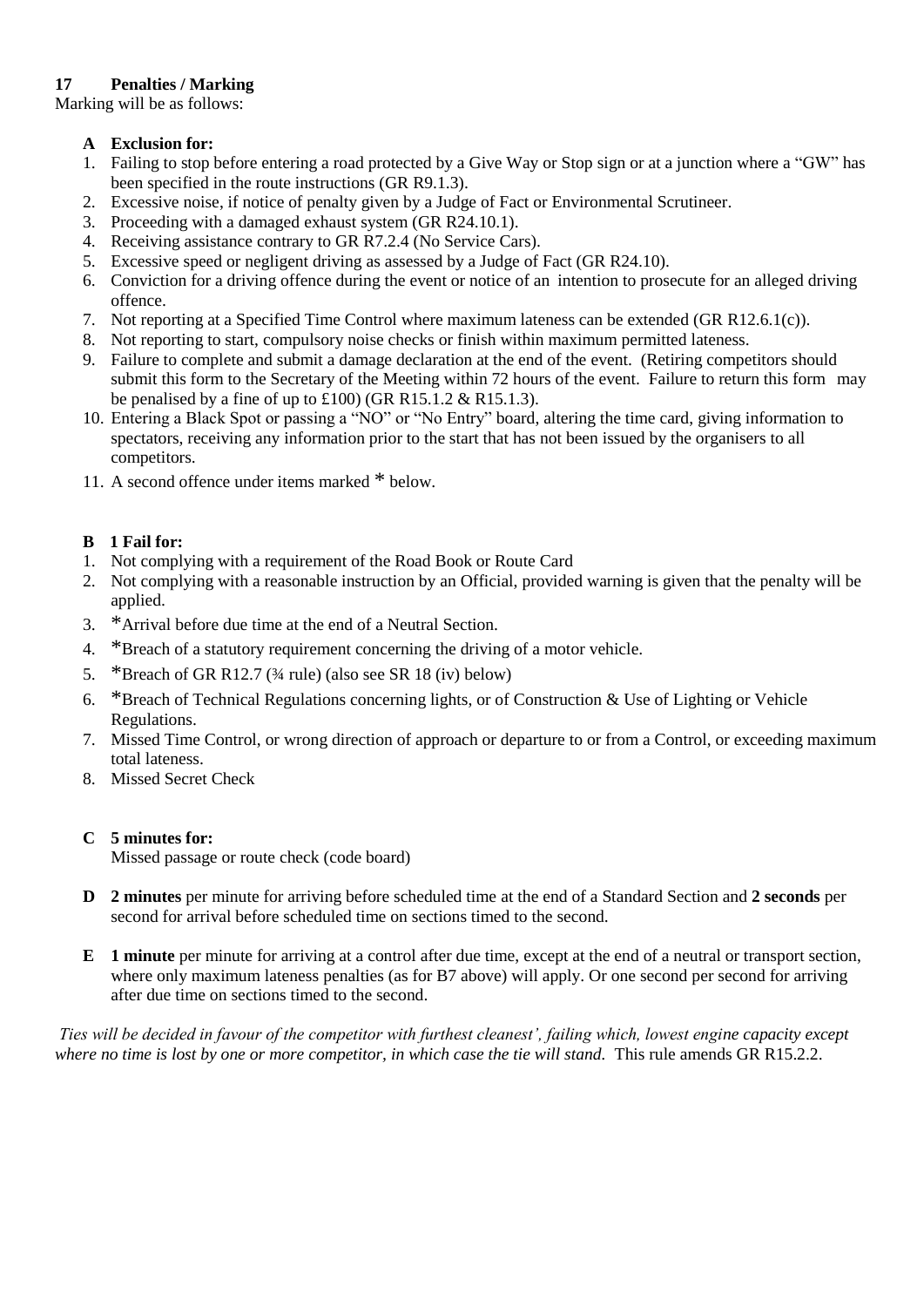#### **18 Reminders / Other Information**

Entrants are reminded that:

- i) Noise checks will be established prior to the start using a noise meter and at one or more points along the route, where a meter may be used as an aid by the Judge of Fact. Competitors in any doubt as to their car's ability to pass these tests are advised not to enter.
- ii) Drivers are required to stop their vehicles completely before entering any road protected by a Give Way or Stop (front of car to be maximum 10 feet from junction). **The penalty for failure to stop is EXCLUSION**. Whilst every effort will be made to notify those so penalised as soon as possible, early notification cannot be guaranteed.
- iii) The only lateness penalties applied in a neutral or transport section are for exceeding the maximum overall lateness (30 minutes except where an extension has been notified in writing). Timing on sight does not apply at any control.
- iv) The penalties for late and early arrival at the end of Standard sections are detailed at ASR 17 D) and E). Competitors are reminded that on standard and transport sections, they may book in before their due time (but not before their scheduled time) without penalty, subject to the  $\frac{3}{4}$  rule (ASR 17 B5). Details of the time allowed for each section showing the maximum 'Make-up' time allowed (time recovery) will be shown on the Time Card.
- v) All documentation will be posted on the club website [www.clitheroedmc.co.uk.](http://www.clitheroedmc.co.uk/) If entrants wish to receive entry acknowledgement, final instructions or results by post, please provide the appropriate number of stamped, self addressed envelopes.

#### **19 Additional Route / Navigation Information**

i) The organisers may establish Passage Checks to observe maintenance of the correct route and compliance with any of the regulations. They will not be used for timing, except in the case of exceeding maximum lateness.

#### **Code boards will not be signed for by a marshal at any point on the route. Completed code board sheets are to be handed to the marshal at the final control (MTC 19)**

- ii) The event will run to scheduled timing as defined in GR R12 using marshals' clocks set to Telecom time signals.
- iii) Competitors must take the shortest route which meets the requirements of the route instruction using coloured roads only. Roads shown 'white' on the map are to be used only where a positive indication is given on the route instruction for that section.